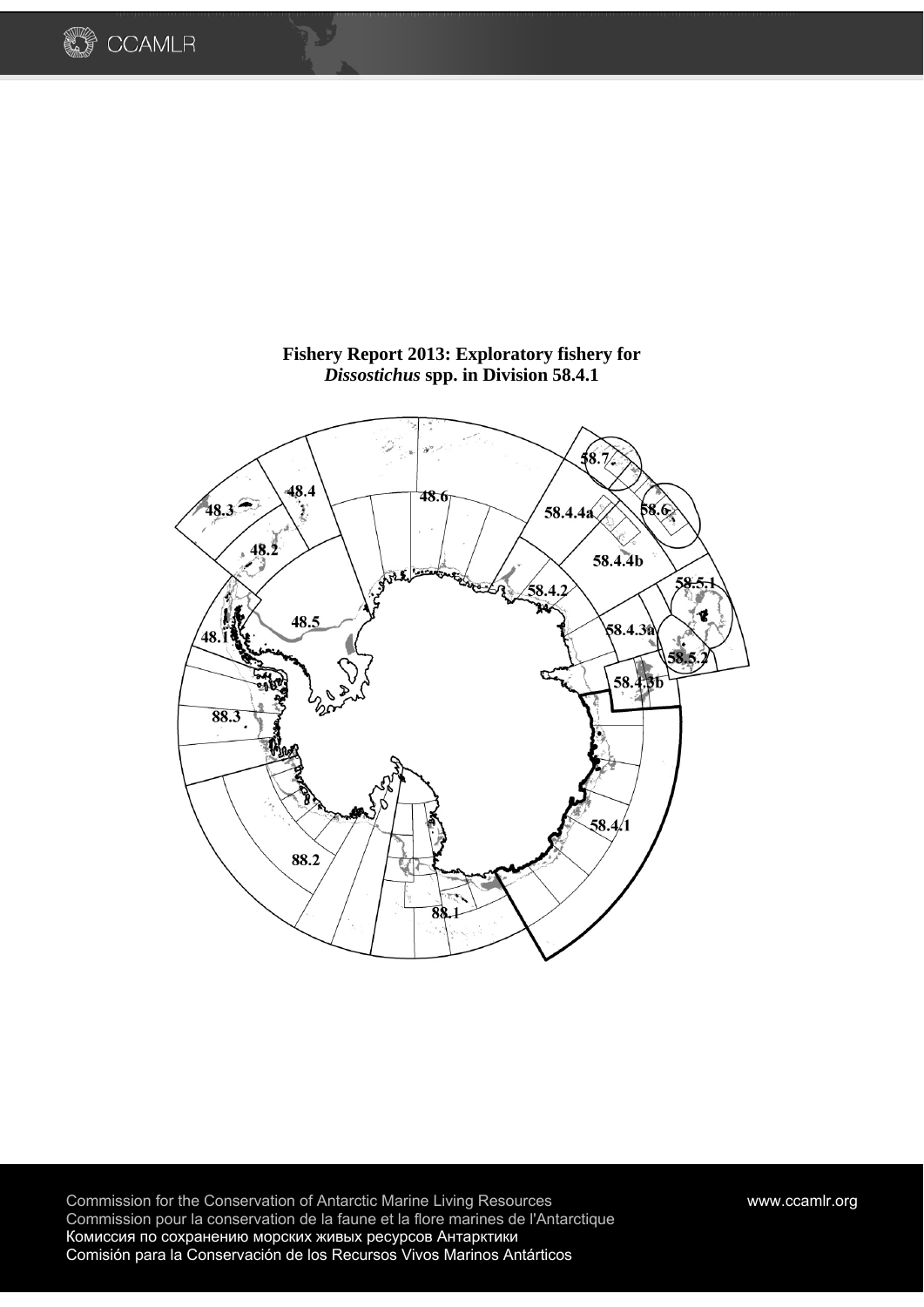### **CONTENTS**

| . .<br>٠<br>×<br>٧<br>×<br>v |
|------------------------------|
|------------------------------|

|                                                     | 2  |
|-----------------------------------------------------|----|
|                                                     | 2  |
|                                                     | 3  |
|                                                     | 3  |
|                                                     | 5  |
|                                                     | 5  |
|                                                     | 5  |
|                                                     | 5  |
|                                                     | 8  |
|                                                     | 8  |
|                                                     | 8  |
|                                                     | 9  |
|                                                     | 9  |
|                                                     | 9  |
|                                                     | 9  |
|                                                     | 9  |
| Current management advice and conservation measures | 10 |

The map on the cover page shows the management areas within the CAMLR Convention Area, the specific region related to this report is outlined in bold. Depths between 600 and 1 800m (the 'fishable depths' for *Dissostichus* spp.) are shaded.

Throughout this report the CCAMLR fishing season is represented by the year in which that season ended, e.g. 2013 represents the 2012/13 CCAMLR fishing season (from 1 December 2012 to 30 November 2013).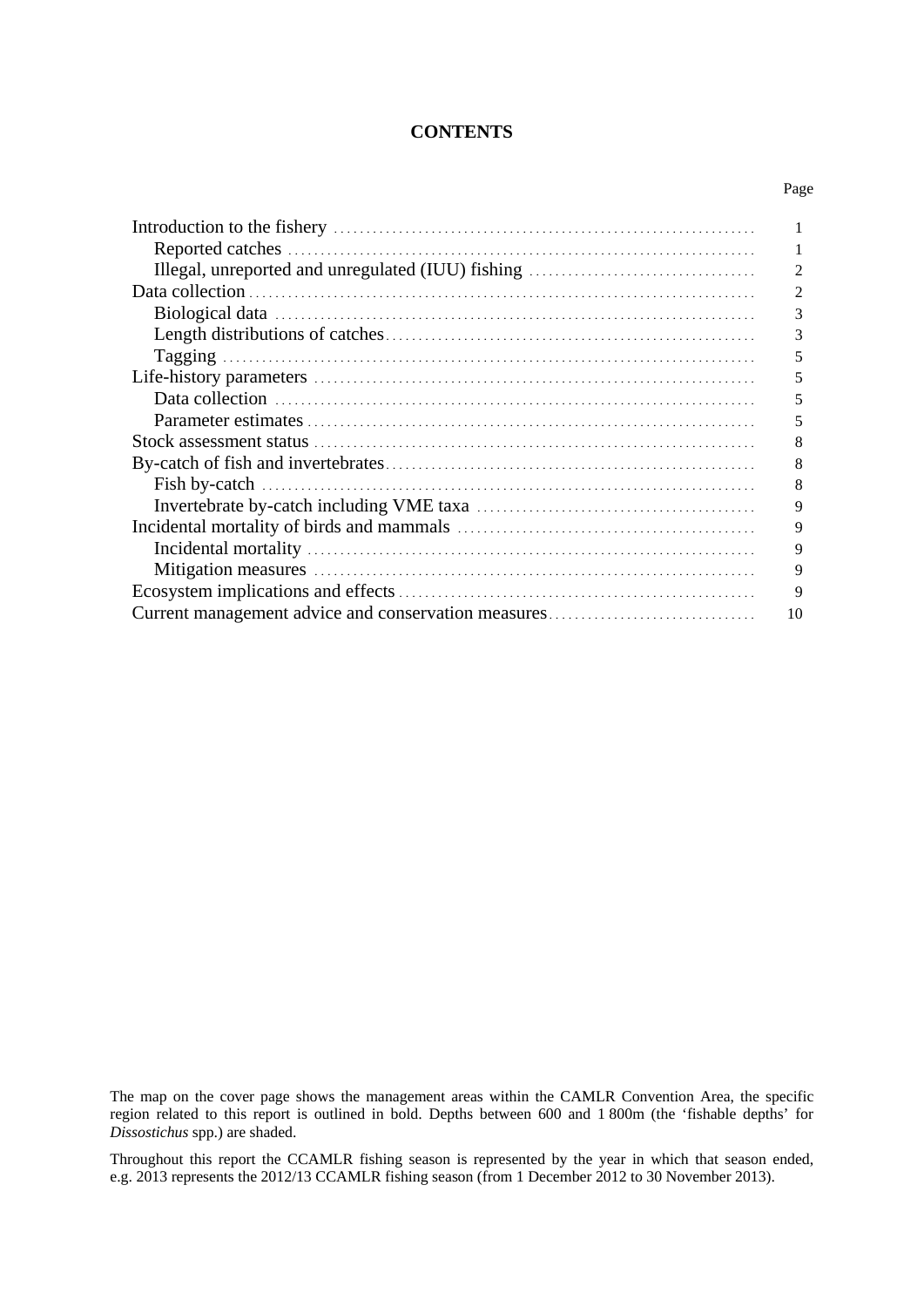## **FISHERY REPORT 2013: EXPLORATORY FISHERY FOR**  *DISSOSTICHUS* **SPP. IN DIVISION 58.4.1**

### **Introduction to the fishery**

1. This report describes the exploratory longline fishery for toothfish (*Dissostichus* spp.) in Division 58.4.1. This fishery was first agreed by the Commission in 1999 (Conservation Measure (CM) 166/XVII) and licensed vessels have operated in this fishery since 2005, targeting primarily Antarctic toothfish (*D. mawsoni*).

2. The current limits on the exploratory fishery for *Dissostichus* spp. in Division 58.4.1 are described in CM 41-11. Since 2009 the precautionary catch limit for *Dissostichus* spp. has remained at 210 tonnes. In 2013 this applied to small-scale research units (SSRUs) as follows: 84 tonnes in SSRU C and 42 tonnes in each of SSRUs E, G and H. Four other SSRUs (A, B, D and F) were closed to fishing.

3. In 2013, the fishery was limited to one Japanese, one Korean and one Spanish flagged vessel using longlines only, although only the latter two Members participated in the fishery with Spain conducting a depletion experiment.

4. For 2014, one vessel from Japan, one from the Republic of Korea (subsequently withdrawn) and one from Spain have notified their intention to participate in the exploratory fishery for *Dissostichus* spp. in Division 58.4.1.

# **Reported catches**

5. Reported catches of *Dissostichus* spp. in Division 58.4.1 peaked at 634 tonnes in 2007, which exceeded the catch limit set for that year by 6%. The catch limit was again exceeded in 2009 and 2011 by 6% and 2% respectively (Table 1).

6. In 2013, the Republic of Korea and Spain conducted fishery-based research in SSRUs 5841C, G and H. The total catch was 48 tonnes (Table 1), taken as follows: 3 tonnes by Korea in SSRU C (4% of the catch limit) and 23 and 21 tonnes by Spain in SSRUs G and H respectively (54% of the catch limit).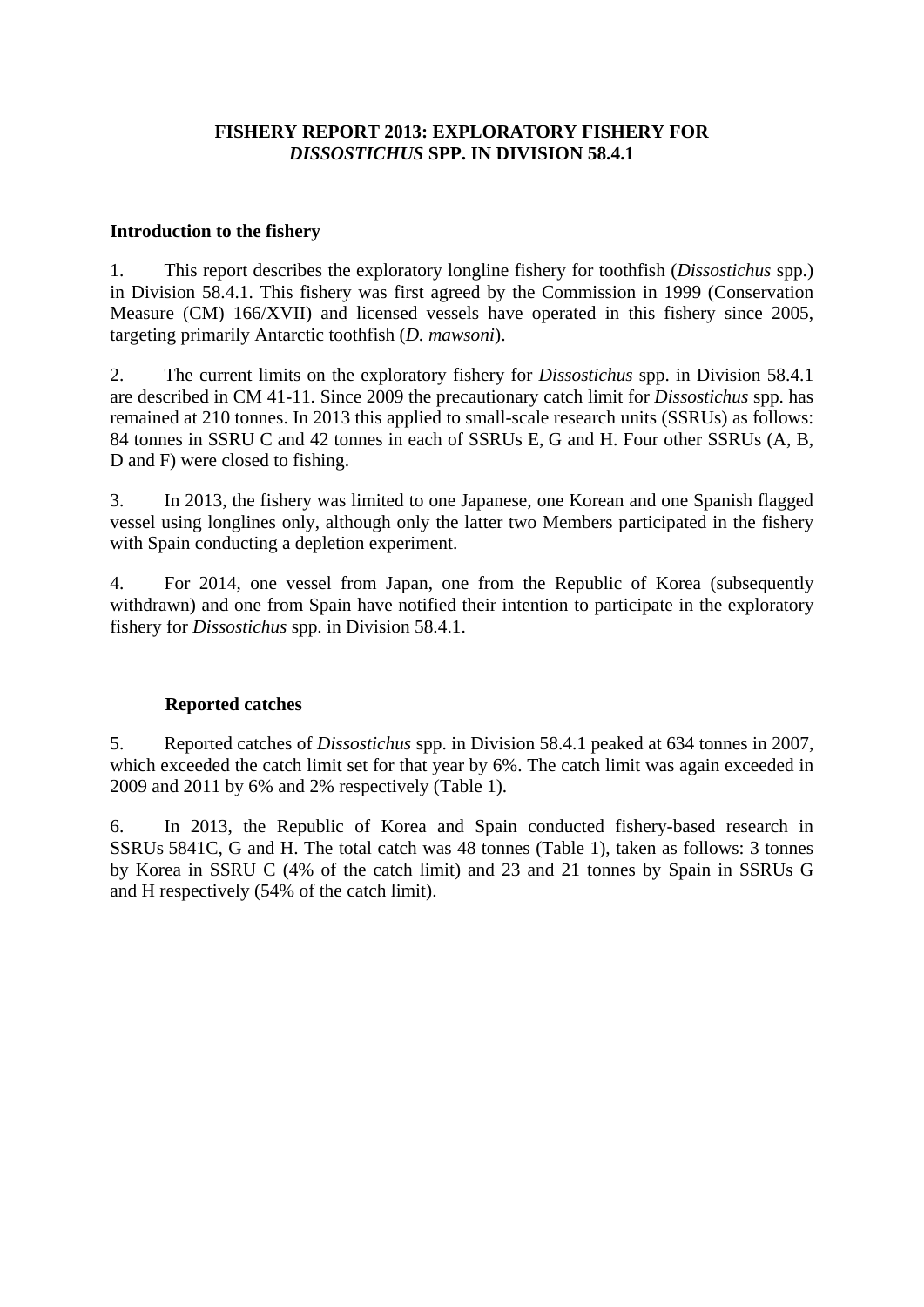| Season | Catch limit |            | Reported catch (tonnes) |       |                              |  |  |  |  |  |  |
|--------|-------------|------------|-------------------------|-------|------------------------------|--|--|--|--|--|--|
|        | (tonnes)    | D. mawsoni | D. eleginoides          | Total | <b>IUU</b> catch<br>(tonnes) |  |  |  |  |  |  |
| 2005   | 600         | 479        |                         | 480   |                              |  |  |  |  |  |  |
| 2006   | 600         | 421        | 0                       | 421   | 597                          |  |  |  |  |  |  |
| 2007   | 600         | 540        | 94 <sup>1</sup>         | 634   | 626                          |  |  |  |  |  |  |
| 2008   | 600         | 410        |                         | 410   | 136                          |  |  |  |  |  |  |
| 2009   | 210         | 222        | 0                       | 222   | 152                          |  |  |  |  |  |  |
| 2010   | 210         | 194        | $\mathfrak{D}$          | 196   | 910                          |  |  |  |  |  |  |
| 2011   | 210         | 214        | 0                       | 214   | $\ast$                       |  |  |  |  |  |  |
| 2012   | 210         | 157        | $\theta$                | 157   | $\ast$                       |  |  |  |  |  |  |
| 2013   | 210         | 48         | 0                       | 48    | $\ast$                       |  |  |  |  |  |  |

Table 1: Catch history for *Dissostichus* spp. in Division 58.4.1. (Source: STATLANT data for past seasons and catch and effort reports for current season, past reports for IUU catch.)

1 This catch of *D. eleginoides* was reported by the *Paloma V* and is under investigation.

\* Not estimated.

#### **Illegal, unreported and unregulated (IUU) fishing**

7. Illegal, unreported and unregulated (IUU) fishing in the Indian Ocean sector of the Convention Area remains an issue for the Commission. Estimates of IUU fishing in Division 58.4.1 indicate that >2 400 tonnes of *Dissostichus* spp. have been taken illegally since the fishery began (Table 1). In Division 58.4.1, IUU fishing was first detected in 2006 and data from vessel sightings and the recovery of IUU fishing gear (gillnets) indicate that IUU activity may have increased in recent years. The high levels of IUU fishing in 2006, 2007 and 2010 resulted in estimates of the total removals in this division being well in excess of the catch limits. However, since 2011, following the recognition of methodological issues in its assessment, no estimates of the IUU catch of *Dissostichus* spp. have been provided for this division (SC-CAMLR-XXIX, paragraph 6.5).

#### **Data collection**

8. Catch limits for CCAMLR's fisheries for *D. mawsoni* and *D. eleginoides* for the 'assessed' fisheries in Subareas 48.3, 88.1 and 88.2 and Division 58.5.2 are set using fully integrated assessments; more basic approaches are used for the 'data-poor' fisheries (in Subarea 48.6 and in Area 58 outside the exclusive economic zones (EEZs)). The management of these data-poor fisheries has been a major focus of attention in CCAMLR in recent years after the acknowledgement that commercial fishing by itself had resulted in too few data to develop a full assessment of the targeted stocks in these areas. CCAMLR has developed a framework for designing and undertaking research fishing designed to lead to an assessment of these toothfish stocks in the short to medium term, established under the provisions of CM 41-01. This research planning framework has three phases: prospecting phase, biomass estimation phase and assessment development phase, with a set of decisions and review for the progression between stages.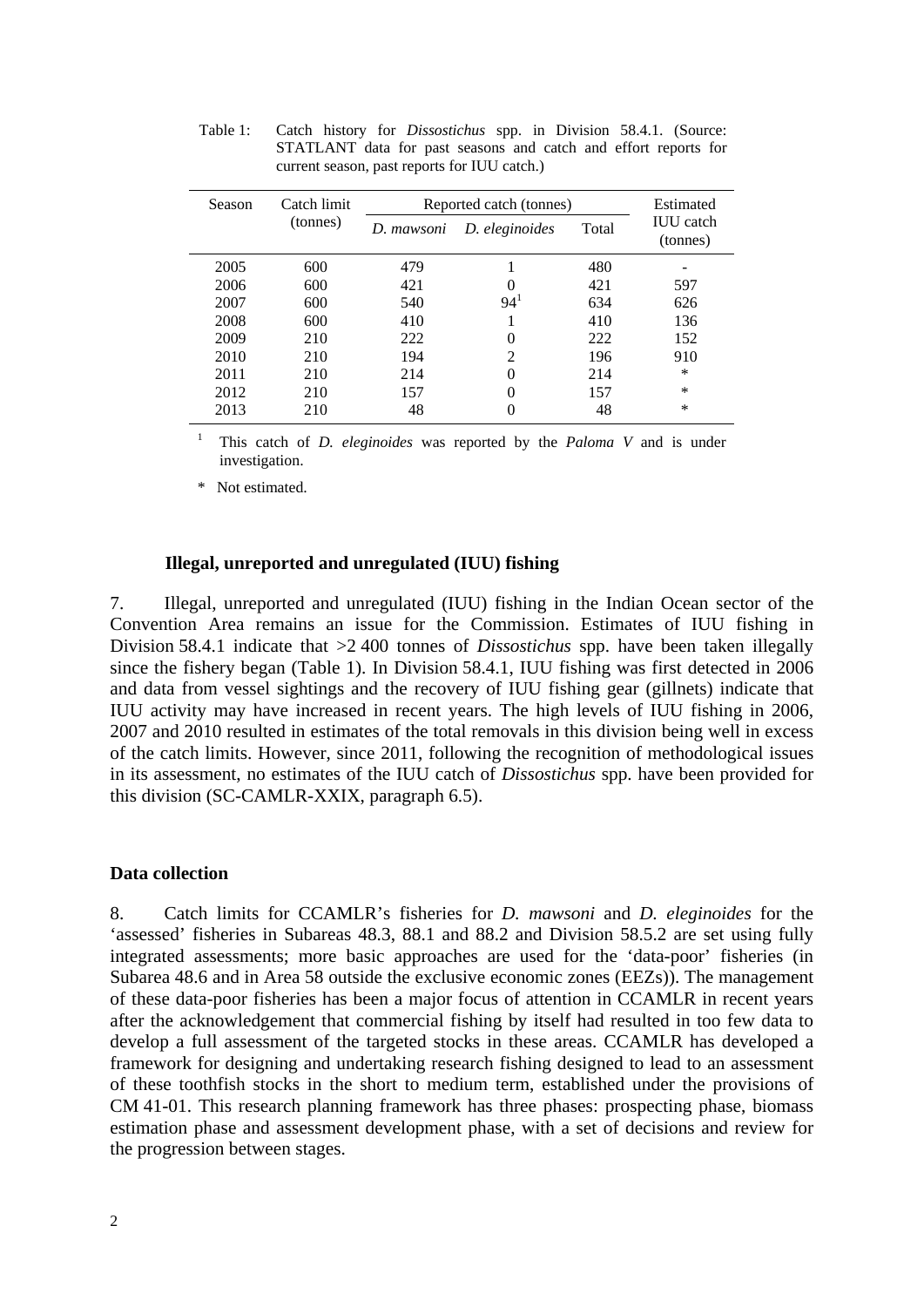9. In order to obtain the data necessary for a stock assessment, catch limits for research fishing by commercial vessels are set at a level intended to provide sufficient information (including sufficient recaptures of tagged fish) to achieve a stock assessment within a time period of 3 to 5 years. These catch limits are also set so that they provide reasonable certainty that exploitation rates at the scale of the stock or research unit will not negatively impact the stock. Appropriate exploitation rates are based on estimates from areas with assessed fisheries and are not more than 3–4% of the estimated stock size. In 2012 and 2013, CCAMLR put in place a more structured approach to setting catch limits, and spatially constraining research, in data-poor fisheries. This process attempts to use all available information combined with a regular review process to make progress while recognising the inherent uncertainties and data limitations in data-poor fisheries.

#### **Biological data**

10. The collection of biological data under CM 23-05 is conducted as part of the CCAMLR Scheme of International Scientific Observation. In exploratory longline fisheries targeting *D. mawsoni* and *D. eleginoides*, biological data collection includes representative samples of length, weight, sex and maturity stage, as well as collection of otoliths for age determination of the target and most frequently taken by-catch species.

### **Length distributions of catches**

11. The length-frequency distributions of *D. mawsoni* caught in this fishery are presented, in Figure 1, for all years in which the number of that species measured was more than 150 fish. These length-frequency distributions are unweighted (i.e. they have not been adjusted for factors such as the size of the catches from which they were collected). The interannual variability exhibited in the figure may reflect differences in the fished population but is also likely to reflect changes in the gear used, the number of vessels in the fishery and the spatial and temporal distribution of fishing.

12. The majority of *D. mawsoni* caught in the Division 58.4.1 fishery ranged from 100 to 170 cm in length, with a relatively consistent broad mode at approximately 125–150 cm (Figure 1).

13. Length-frequency distributions of *D. eleginoides* have not been presented for Division 58.4.1 as the data from the year in which more than 150 fish were measured is under review.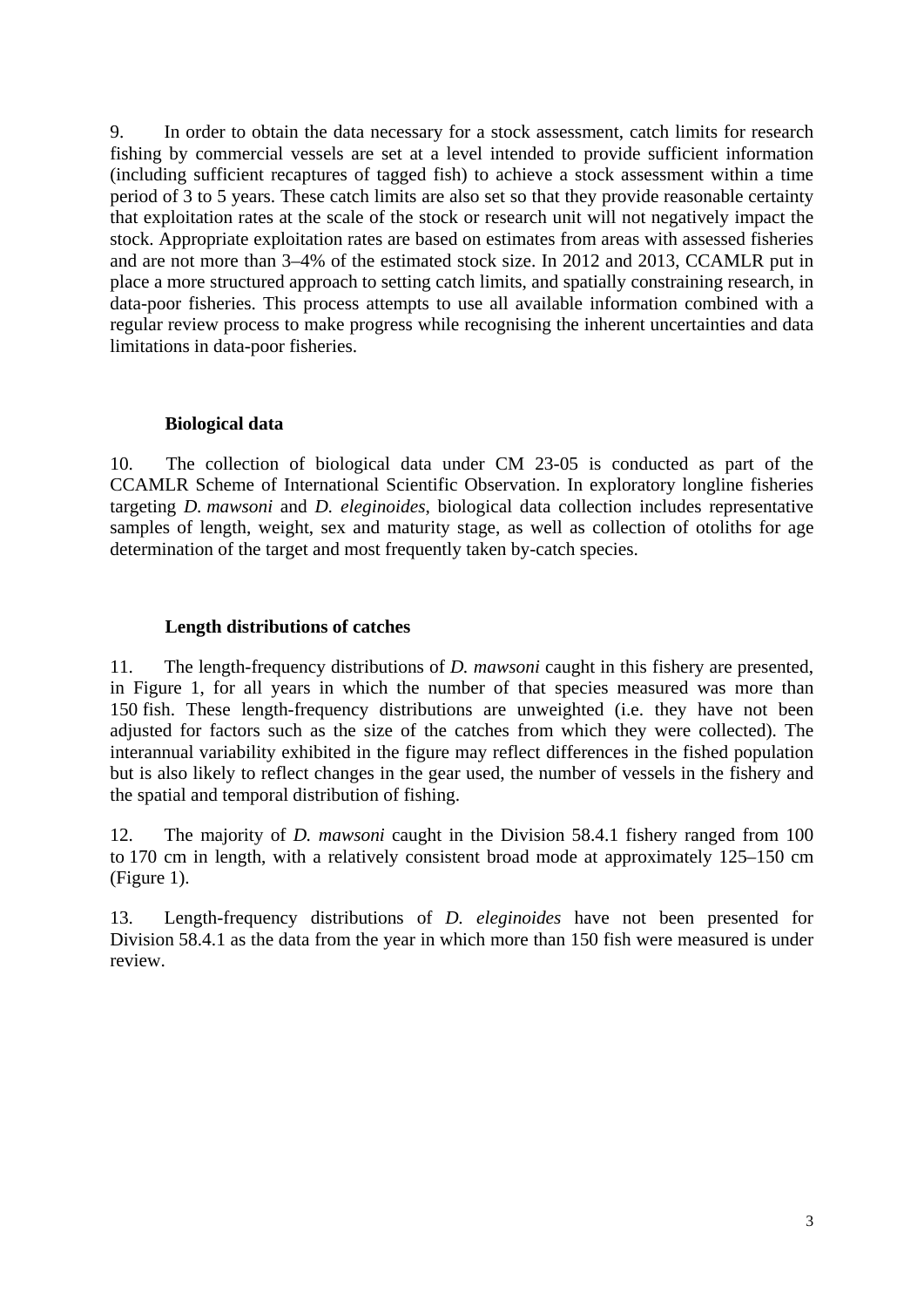

Figure 1: Annual length-frequency distributions of *Dissostichus mawsoni* caught in Division 58.4.1 (top panel) and in each SSRU (lower panels). The number of hauls from which fish were measured (N) and the number of fish measured (n) in each year are provided. Note: length-frequency distributions are only presented for those years/SSRUs in which the number of fish measured was >150.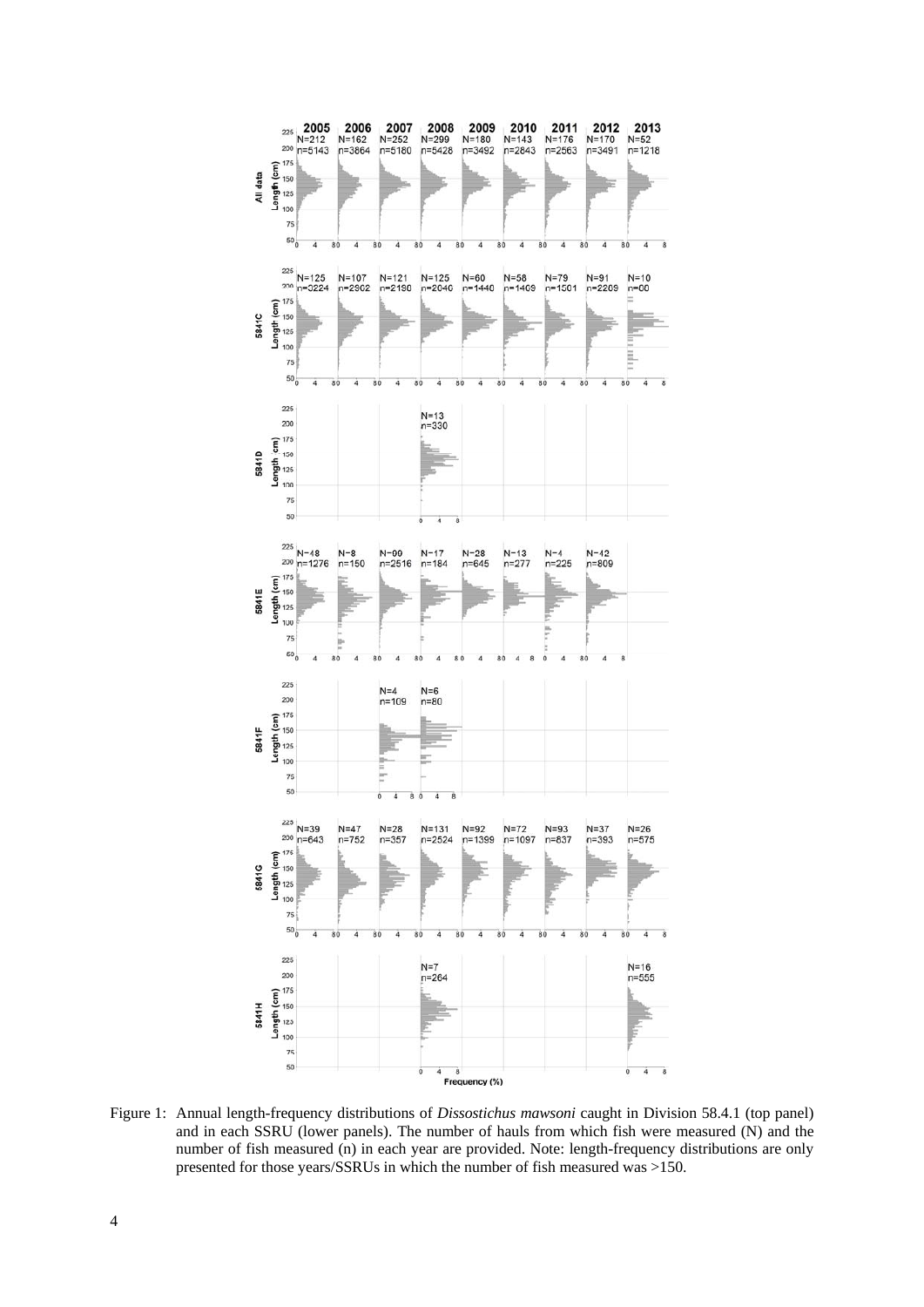## **Tagging**

14. Since 2012, vessels have been required to tag and release *Dissostichus* spp. at a rate of five fish per tonne of green weight caught (Table 2). The tag-overlap statistic estimates the representative similarity between the size distributions of those fish that are tagged by a vessel and of all the fish that are caught by that vessel. Each vessel catching more than 10 tonnes of each species of *Dissostichus* is required to achieve a minimum tag-overlap statistic<sup>1</sup> of 60% (Annex 41-01/C).

15. In 2013, both vessels which fished in Division 58.4.1 exceeded the minimum tagging rate and the *Tronio*, the only vessel to have caught more than 10 tonnes of *D. mawsoni*, achieved a tag-overlap statistic of 68% (Table 2).

16. To date, a total of 6 827 *D. mawsoni* and 318 *D. eleginoides* have been tagged and 26 *D. mawsoni* and one *D. eleginoides* have been recaptured in Division 58.4.1 (Tables 3(a) and 3b). All of the fish that have been recaptured in Division 58.4.1 were also tagged in that division.

# **Life-history parameters**

## **Data collection**

17. The life histories of *D. mawsoni* and *D. eleginoides* are characterised by slow growth, low fecundity and late maturity. Both *D. mawsoni* and *D. eleginoides* appear to have protracted spawning periods, taking place mainly in winter, but which may start as early as late autumn and extend into spring. However, as this is the period least accessible to fishing, and thus the collection of biological data, specific life-history traits for these species are limited (WG-FSA-08/14). The areas that are considered to be the most likely spawning grounds for *D. mawsoni* include the north of the Ross Sea associated with the Pacific– Antarctic Ridge (SSRUs 881B–C) and the Amundsen Ridge (SSRU 881E) in the Amundsen Sea. In the Cooperation Sea, *D. mawsoni* most likely spawn on the BANZARE Bank (Division 58.4.3b). *Dissostichus eleginoides* are thought to spawn in deep water around South Georgia Island (Subarea 48.3), Bouvet Island (Subarea 48.6) and on the Kerguelen Plateau (Divisions 58.5.1 and 58.5.2).

### **Parameter estimates**

18. There are no specific life-history parameters for either *D. mawsoni* or *D. eleginoides* in this division; the parameters used in assessed fisheries can be found in the 'Stock assessment' appendices of the relevant Fishery Reports.

<sup>1</sup> 1 The tag-overlap statistic estimates the similarity in size distributions of fish that are tagged and all fish caught by a vessel (Annex 41-01/C, footnote 3).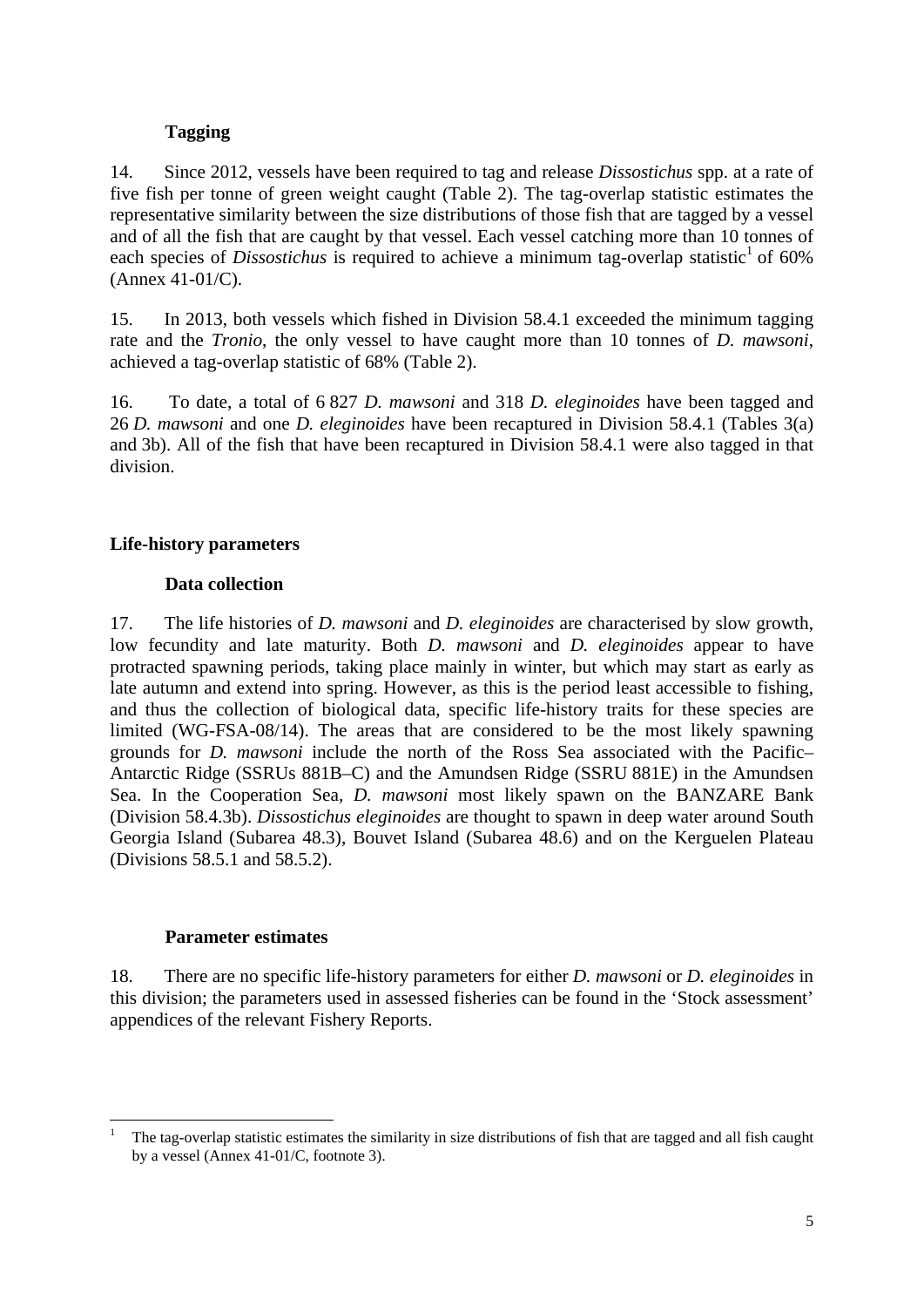| <b>Flag State</b>     | Vessel name         |      |      |                  |                 | Season           |             |                |               |                 |
|-----------------------|---------------------|------|------|------------------|-----------------|------------------|-------------|----------------|---------------|-----------------|
|                       |                     | 2005 | 2006 | 2007             | 2008            | 2009             | 2010        | 2011           | 2012          | 2013            |
| Chile                 | Globalpesca I       |      | 1.6  |                  |                 |                  |             |                |               |                 |
|                       | Globalpesca II      | 0.6  | 0.6  |                  |                 |                  |             |                |               |                 |
| Japan                 | Shinsei Maru No. 3  |      |      |                  |                 |                  | $3.1(57,*)$ |                |               |                 |
| Korea, Republic of    | Bonanza No. 707     | 1.4  |      |                  |                 |                  |             |                |               |                 |
|                       | Hong Jin No. 701    |      |      |                  |                 |                  |             | 4.5 $(70, -)$  | 5.2 $(89, -)$ |                 |
|                       | Insung No. 1        |      |      | $>500$ (29, 100) | $3(25,-)$       | 3.8<br>$(19, -)$ |             |                |               |                 |
|                       | Insung No. 2        |      | 1.2  |                  | $2.9(27,*)$     |                  | $3.3(33,-)$ |                |               |                 |
|                       | Insung No. 22       |      |      |                  |                 | 8.9 (29, 100)    |             |                |               |                 |
|                       | Insung No. 3        |      |      |                  |                 |                  |             |                |               | 9.5<br>$(*, -)$ |
|                       | Insung No. 7        |      |      |                  |                 |                  |             | $3.3(70,-)$    |               |                 |
|                       | Yeon Seong No. 829  | 1.1  |      |                  |                 |                  |             |                |               |                 |
| Namibia               | Antillas Reefer     |      |      | 0.1<br>$(27, -)$ | $1.2$ $(30, -)$ |                  |             |                |               |                 |
|                       | Paloma <sub>V</sub> |      |      |                  | 3.4 $(21,*)$    |                  |             |                |               |                 |
| New Zealand           | Janas               | 2.7  |      |                  |                 |                  |             |                |               |                 |
|                       | San Aspiring        | 1.1  | a    |                  |                 |                  |             |                |               |                 |
| Spain                 | Arnela              | 0.9  |      |                  |                 |                  |             |                |               |                 |
|                       | Galaecia            | 1.1  |      |                  |                 |                  |             |                |               |                 |
|                       | Tronio              |      | 1.1  | $>500$ (31, 100) | $3(21,*)$       |                  |             | $3.1(52,-)$    |               | 5.2 $(68, *)$   |
| Uruguay               | Banzare             |      |      |                  | $1$ (*, -)      | 3.4<br>$(36, -)$ |             |                |               |                 |
|                       | Paloma V            | 0.8  |      | 2.3              |                 |                  |             |                |               |                 |
| Required tagging rate |                     |      |      | 3                | 3               | 3                | 3           | $\mathfrak{Z}$ | 5             | 5               |

Table 2: Annual tagging rate, reported by vessel, operating in the exploratory fishery for *Dissostichus* spp. in Division 58.4.1. The tag-overlap statistics (CM 41-01) for *D. mawsoni* and *D. eleginoides* respectively are provided in brackets. Values for the tag-overlap statistic are not calculated for catches of less than 10 tonnes (\*).

<sup>a</sup> No catch data provided.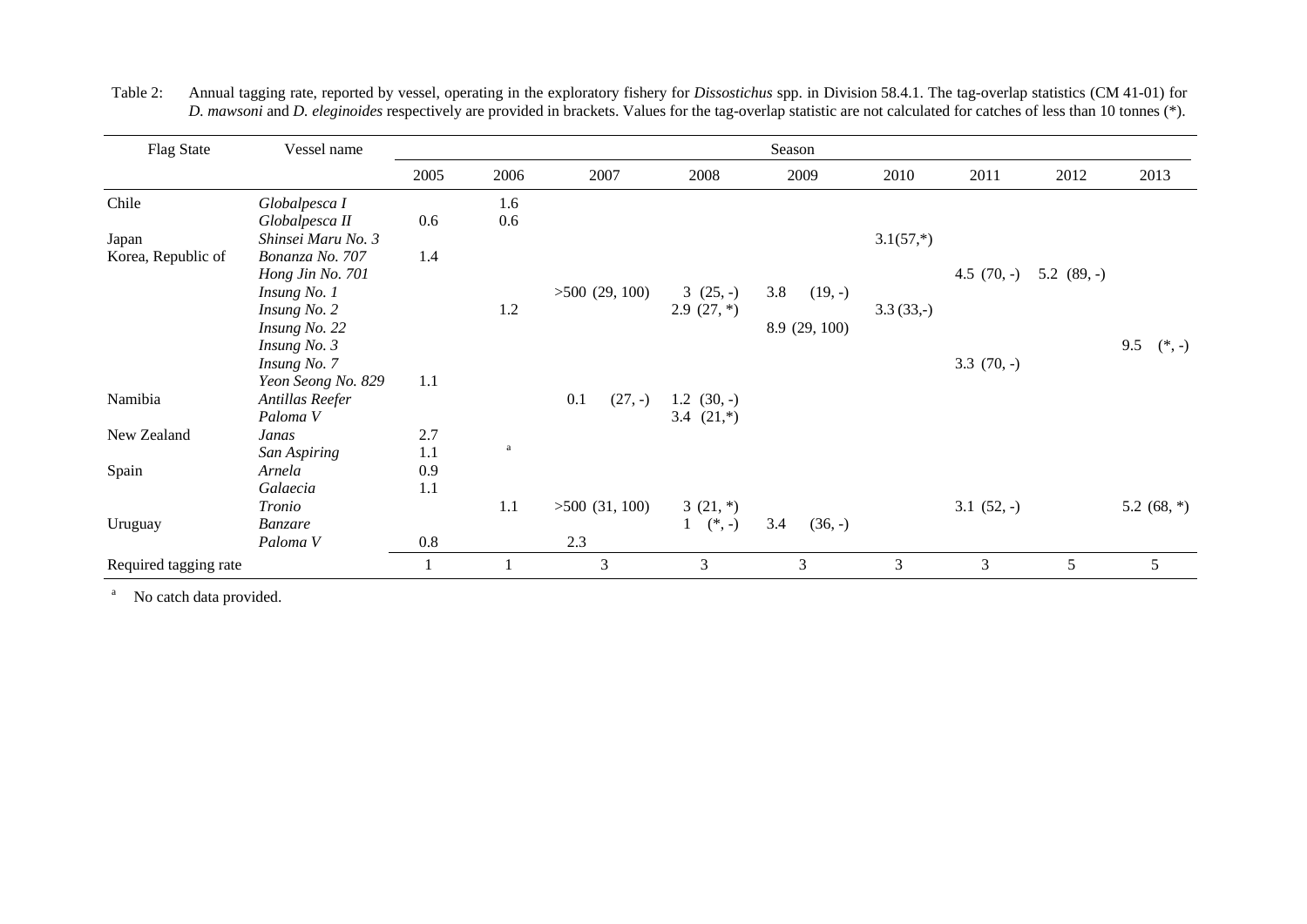#### Table 3: The number of individuals of (a) *Dissostichus mawsoni* and (b) *D. eleginoides* tagged in each year. The number of fish recaptured by each vessel/year is provided in brackets.

#### (a) *D. mawsoni*

| <b>Flag State</b> | Vessel name         |                     |                     |            |         | Season  |        |         |         |        |
|-------------------|---------------------|---------------------|---------------------|------------|---------|---------|--------|---------|---------|--------|
|                   |                     | 2005                | 2006                | 2007       | 2008    | 2009    | 2010   | 2011    | 2012    | 2013   |
| Chile             | Globalpesca I       |                     | 12(0)               |            |         |         |        |         |         |        |
|                   | Globalpesca II      | 93 (0)              | 23(0)               |            |         |         |        |         |         |        |
| Japan             | Shinsei Maru No. 3  |                     |                     |            |         |         | 263(2) |         |         |        |
| Korea,            | Bonanza No. 707     | 17(0)               |                     |            |         |         |        |         |         |        |
| Republic of       |                     |                     |                     |            |         |         |        |         |         |        |
|                   | Hong Jin No. 701    |                     |                     |            |         |         |        | 180(2)  | 812 (0) |        |
|                   | Insung No. 1        |                     |                     | 723<br>(2) | 370 (2) | 418 (2) |        |         |         |        |
|                   | Insung No. 2        |                     | 182(0)              |            | 441 (0) |         | 352(1) |         |         |        |
|                   | Insung No. 3        |                     |                     |            |         |         |        |         |         | 29(0)  |
|                   | Insung No. 7        |                     |                     |            |         |         |        | 335(1)  |         |        |
|                   | Insung No. 22       |                     |                     |            |         | 519 (6) |        |         |         |        |
|                   | Yeon Seong No. 829  | 166(0)              |                     |            |         |         |        |         |         |        |
| Namibia           | Antillas Reefer     |                     |                     | 3(1)       | 56 (2)  |         |        |         |         |        |
|                   | Paloma V            |                     |                     |            | 42 (0)  |         |        |         |         |        |
| New Zealand       | Janas               | (0)<br>$\mathbf{1}$ |                     |            |         |         |        |         |         |        |
|                   | San Aspiring        | 22(0)               | 1(0)                |            |         |         |        |         |         |        |
| Spain             | Arnela              | 25(0)               |                     |            |         |         |        |         |         |        |
|                   | Galaecia            | 116(0)              |                     |            |         |         |        |         |         |        |
|                   | Tronio              |                     | 249<br>(0)          | 497 (1)    | 195(2)  |         |        | 232(2)  |         | 227(0) |
| Uruguay           | <b>Banzare</b>      |                     |                     |            | 10(0)   | 176(0)  |        |         |         |        |
|                   | Paloma <sub>V</sub> |                     | (0)<br>$\mathbf{1}$ | 39(0)      |         |         |        |         |         |        |
| Total             |                     | 440 (0)             | 468(0)              | 1262(4)    | 1114(6) | 1113(8) | 615(3) | 747 (5) | 812 (0) | 256(0) |

### (b) *D. eleginoides*

| <b>Flag State</b>     | Vessel name         |              |     |   |      |      |     |                 |      |    | Season |    |      |                |     |                |     |                |      |
|-----------------------|---------------------|--------------|-----|---|------|------|-----|-----------------|------|----|--------|----|------|----------------|-----|----------------|-----|----------------|------|
|                       |                     | 2005         |     |   | 2006 | 2007 |     |                 | 2008 |    | 2009   |    | 2010 | 2011           |     | 2012           |     |                | 2013 |
| Chile                 | Globalpesca I       |              |     |   |      |      |     |                 |      |    |        |    |      |                |     |                |     |                |      |
|                       | Globalpesca II      | 1            | (0) |   |      |      |     |                 |      |    |        |    |      |                |     |                |     |                |      |
| Japan                 | Shinsei Maru No. 3  |              |     |   |      |      |     |                 |      |    |        | 12 | (1)  |                |     |                |     |                |      |
| Korea,<br>Republic of | Bonanza No. 707     |              |     |   |      |      |     |                 |      |    |        |    |      |                |     |                |     |                |      |
|                       | Hong Jin No. 701    |              |     |   |      |      |     |                 |      |    |        |    |      |                |     |                |     |                |      |
|                       | Insung No. 1        |              |     |   |      | 9    | (0) |                 |      |    |        |    |      |                |     |                |     |                |      |
|                       | Insung No. 2        |              |     |   |      |      |     | 8               | (0)  |    |        |    |      |                |     |                |     |                |      |
|                       | Insung No. 3        |              |     |   |      |      |     |                 |      |    |        |    |      |                |     |                |     |                |      |
|                       | Insung No. 7        |              |     |   |      |      |     |                 |      |    |        |    |      |                |     |                |     |                |      |
|                       | Insung No. 22       |              |     |   |      |      |     |                 |      | 14 | (0)    |    |      |                |     |                |     |                |      |
|                       | Yeon Seong No. 829  | $\mathbf{1}$ | (0) |   |      |      |     |                 |      |    |        |    |      |                |     |                |     |                |      |
| Namibia               | Antillas Reefer     |              |     |   |      |      |     |                 |      |    |        |    |      |                |     |                |     |                |      |
|                       | Paloma V            |              |     |   |      |      |     | 5               | (0)  |    |        |    |      |                |     |                |     |                |      |
| New Zealand           | Janas               |              |     |   |      |      |     |                 |      |    |        |    |      |                |     |                |     |                |      |
|                       | San Aspiring        | 2            | (0) |   |      |      |     |                 |      |    |        |    |      |                |     |                |     |                |      |
| Spain                 | Arnela              |              |     |   |      |      |     |                 |      |    |        |    |      |                |     |                |     |                |      |
|                       | Galaecia            | 18           | (0) |   |      |      |     |                 |      |    |        |    |      |                |     |                |     |                |      |
|                       | Tronio              |              |     |   |      | 5    | (0) | $7\overline{ }$ | (0)  |    |        |    |      |                |     |                |     | $\overline{4}$ | (0)  |
| Uruguay               | Banzare             |              |     |   |      |      |     |                 |      |    |        |    |      |                |     |                |     |                |      |
|                       | Paloma <sub>V</sub> |              |     | 1 | (0)  | 231  | (0) |                 |      |    |        |    |      |                |     |                |     |                |      |
| Total                 |                     | 22           | (0) |   | (0)  | 245  | (0) | 20              | (0)  | 14 | (0)    | 12 | (1)  | $\overline{0}$ | (0) | $\overline{0}$ | (0) | $\overline{4}$ | (0)  |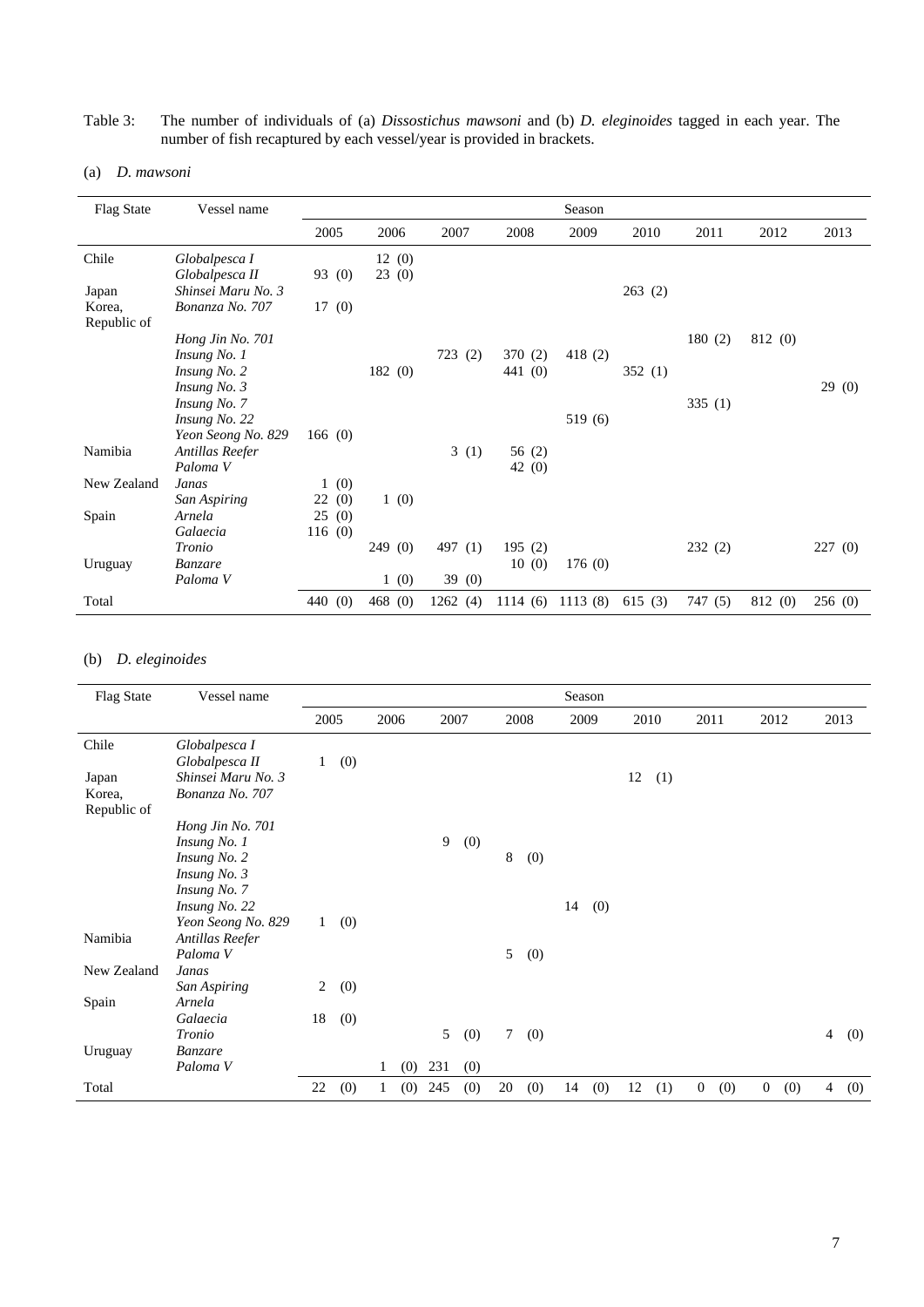#### **Stock assessment status**

19. There has been no integrated stock assessment for this data-poor exploratory fishery. Research in this fishery is in the biomass estimation phase and includes depletion experiments and tag-based research (details of ongoing and proposed research can be found in the report of WG-FSA-13).

### **By-catch of fish and invertebrates**

### **Fish by-catch**

20. Catch limits for by-catch species groups (macrourids, rajids and other species) are defined in CM 33-03 and provided in Table 4. Within these catch limits, the total catch of by-catch species in any SSRU or combination of SSRUs, as defined in relevant conservation measures, shall not exceed the following limits:

- skates and rays (rajids) 5% of the catch limit of *Dissostichus* spp. or 50 tonnes, whichever is greater
- *Macrourus* spp. 16% of the catch limit for *Dissostichus* spp. or 20 tonnes, whichever is greater
- all other species combined 20 tonnes.

Table 4: Catch history for by-catch species (macrourids, rajids and other species), including catch limits and number of rajids released alive, in Division 58.4.1. Catch limits are for the whole fishery (see CM 33-03 for details). (Source: fine-scale data.)

| Season |                            | <b>Macrourids</b>             |                            | Rajids                                              | Other species |                            |                               |
|--------|----------------------------|-------------------------------|----------------------------|-----------------------------------------------------|---------------|----------------------------|-------------------------------|
|        | Catch<br>limit<br>(tonnes) | Reported<br>catch<br>(tonnes) | Catch<br>limit<br>(tonnes) | Number<br>Reported<br>released<br>catch<br>(tonnes) |               | Catch<br>limit<br>(tonnes) | Reported<br>catch<br>(tonnes) |
| 2005   | 96                         | 17                            | 50                         | 0                                                   |               | 60                         |                               |
| 2006   | 96                         | 15                            | 50                         | 0                                                   |               | 60                         |                               |
| 2007   | 96                         | 41                            | 50                         | 0                                                   |               | 60                         |                               |
| 2008   | 96                         | 36                            | 50                         | 0                                                   |               | 60                         |                               |
| 2009   | 33                         | 8                             | 50                         | 0                                                   |               | 60                         | $< \! 1$                      |
| 2010   | 33                         | 6                             | 50                         | 0                                                   |               | 60                         | $<$ 1                         |
| 2011   | 33                         | 3                             | 50                         | 0                                                   |               | 60                         | $<$ 1                         |
| 2012   | 33                         | 2                             | 50                         | 0                                                   |               | 60                         | $< \! 1$                      |
| 2013   | 33                         |                               | 50                         | 0                                                   |               | 80                         | <1                            |

21. If the by-catch of any one species is equal to, or greater than, 1 tonne in any one haul or set, then the fishing vessel must move at least 5 n miles away for a period of at least five days.

22. If the catch of *Macrourus* spp. taken by a single vessel in any two 10-day periods in a single SSRU exceeds 1 500 kg in a 10-day period and exceeds 16% of the catch of *Dissostichus* spp. in that period, the vessel shall cease fishing in that SSRU for the remainder of the season.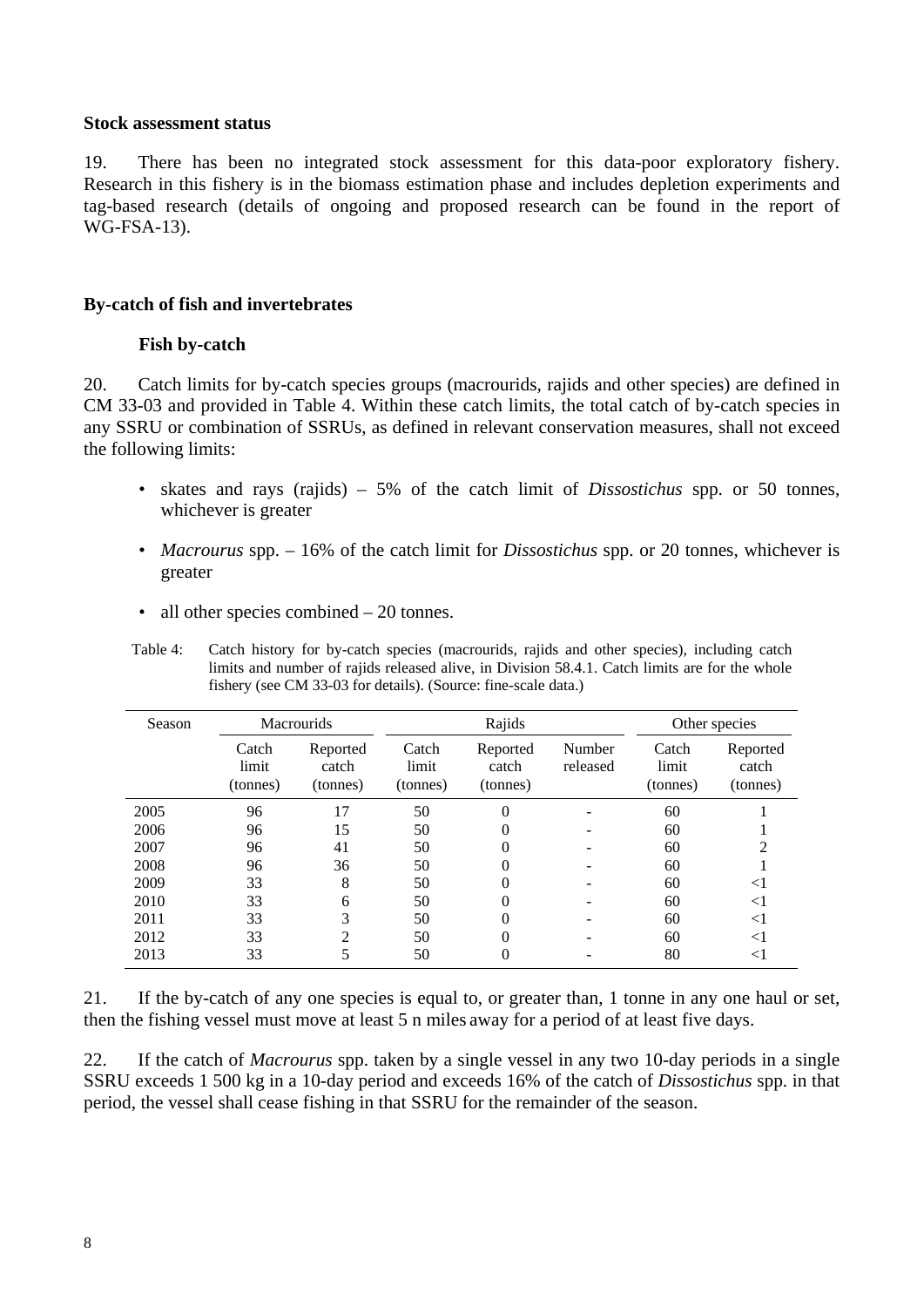23. The by-catch in Division 58.4.1 consists predominantly of macrourids with a maximum of 41 tonnes being reported in 2007 (Table 4). In 2013, five tonnes of macrourids were reported, which represents 15% of the catch limit of that group and ~10% of the total catch of target and by-catch species combined. No rajids have been reported in the catches of Division 58.4.1.

# **Invertebrate by-catch including VME taxa**

24. All Members are required to submit, within their general new (CM 21-01) and exploratory (CM 21-02) fisheries notifications, information on the known and anticipated impacts of their gear on vulnerable marine ecosystems (VMEs), including benthos and benthic communities such as seamounts, hydrothermal vents and cold-water corals. All of the VMEs in CCAMLR's VME Register are currently afforded protection through specific area closures.

25. There are two VMEs in SSRU 5841H (identified through a national research program); the locations and other details can be found in Annex 22-09/A. There have been no VME Risk Areas designated in Division 58.4.1.

# **Incidental mortality of birds and mammals**

## **Incidental mortality**

26. Since 2005 when two southern giant petrels (*Macronectes giganteus*) and three sooty shearwaters (*Puffinus griseus*) were reported injured or killed, there have been no observed incidental mortalities of seabirds in Division 58.4.1.

27. There have been no observed incidental mortalities of marine mammals in Division 58.4.1.

# **Mitigation measures**

28. The requirements of CM 25-02 'Minimisation of the incidental mortality of seabirds in the course of longline fishing or longline fishing research in the Convention Area' apply to this fishery. There is an exemption to the requirement for night setting by achieving the sink rates described in CM 24-02 and subject to a seabird by-catch limit.

29. The risk level for seabirds in the fishery in Division 58.4.1 is category 2 (average to low) (SC-CAMLR-XXX, Annex 8, paragraph 8.1).

# **Ecosystem implications and effects**

30. There is no formal evaluation available for this fishery.